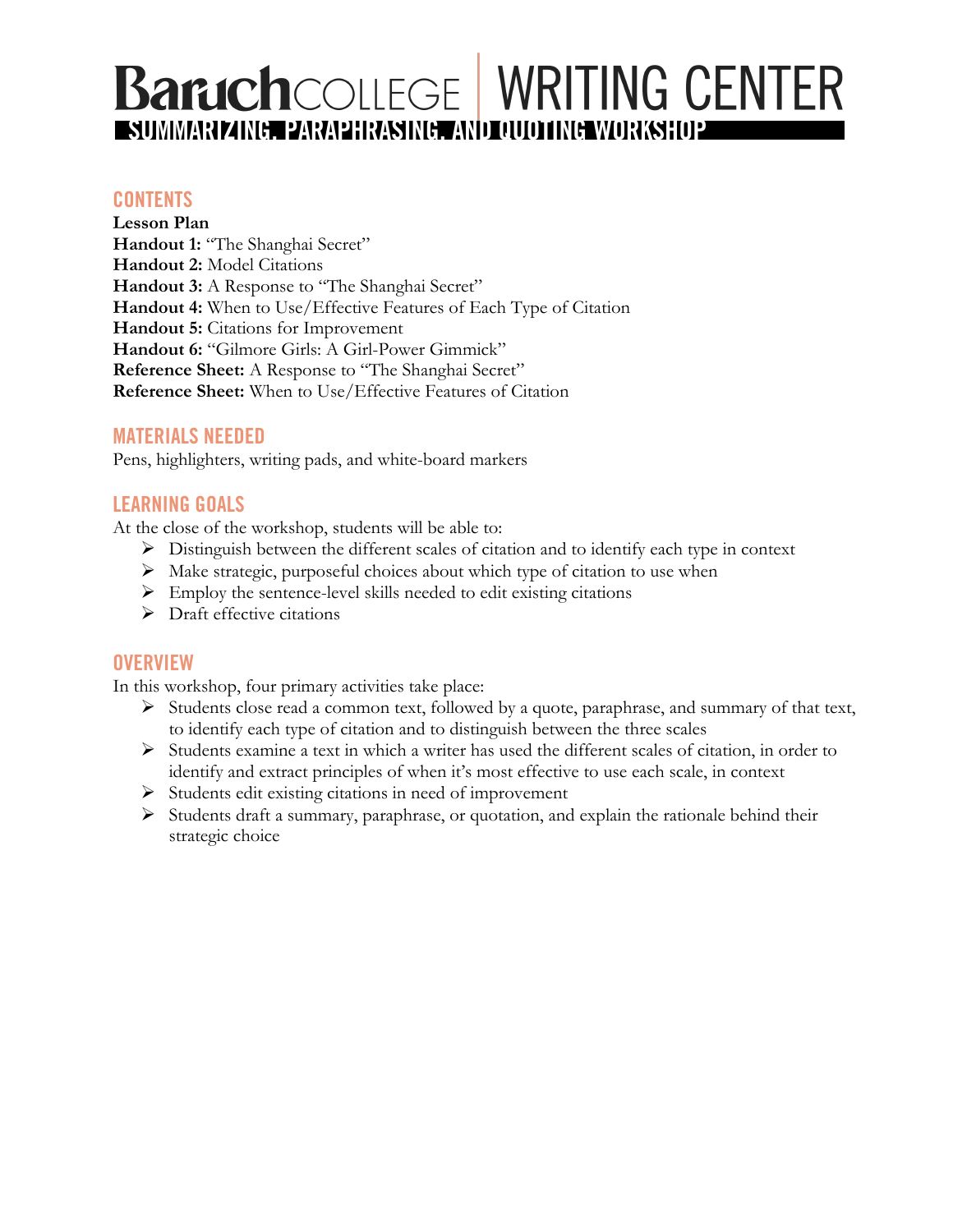# **LESSON PLAN**

#### **Introduction**

Begin by asking students what brings them to today's workshop: when have they been asked to use citations in the past? Introduce citations as a fundamental part of academic writing—to launch successful arguments, they will need to be able to integrate the words and ideas of others into their own writing. Frame this workshop as an occasion to better understand what summary, paraphrase, and quotation are, to learn to distinguish between the three scales of citation and when to use each, and to practice writing effective citations.

#### Part One: Distinguishing Between Summary, Paraphrase, and Quotation

#### 1. **Distribute Handout 1, "The Shanghai Secret."**

- Ø Introduce the text as a *New York Times* op-ed piece written by columnist Thomas Friedman.
- Ø Explain that after reading, they will examine a summary, paraphrase, and quotation based on this text.
- $\triangleright$  Have students take turns reading aloud Friedman's column.

#### 2. **Distribute Handout 2, "Model Citations."**

- Ø Read the first citation aloud, and *ask:* what defines a summary? Record student observations on board, and do the same for the next two citations.
- Ø *Ask*, what distinguishes a summary from a paraphrase? From a quotation? Work toward achieving a working definition for each scale of citation:
	- A **summary** is a condensed version of an author's main ideas, written in your own words. A strong summary represents an author's views accurately, and at the same time emphasizes those aspects of what the author says that interest you, the writer.
	- A **paraphrase** is a restatement of a text's ideas, written in your own words. Unlike a summary, which is an overview, and generally condensed, a paraphrase of a source offers your readers the same level of detail provided in the original source (and will usually be of similar length.)
	- A **quotation** is a piece of direct textual evidence that preserves the exact language of the original. When incorporating a quotation, writers surround the original text with quotation marks, indicating to readers that the words are not their own.

#### **Part Two: When To Use and Effective Features of Each Type of Citation**

- 1. **Distribute Handout 3, "A Response to** *The Shanghai Secret***" and Handout 4, "When to Use/Effective Features of Each Type of Citation."**
	- Ø Briefly introduce the text in Handout 3 as a response to Friedman's op-ed piece*.*
	- $\triangleright$  Have students take turns reading aloud.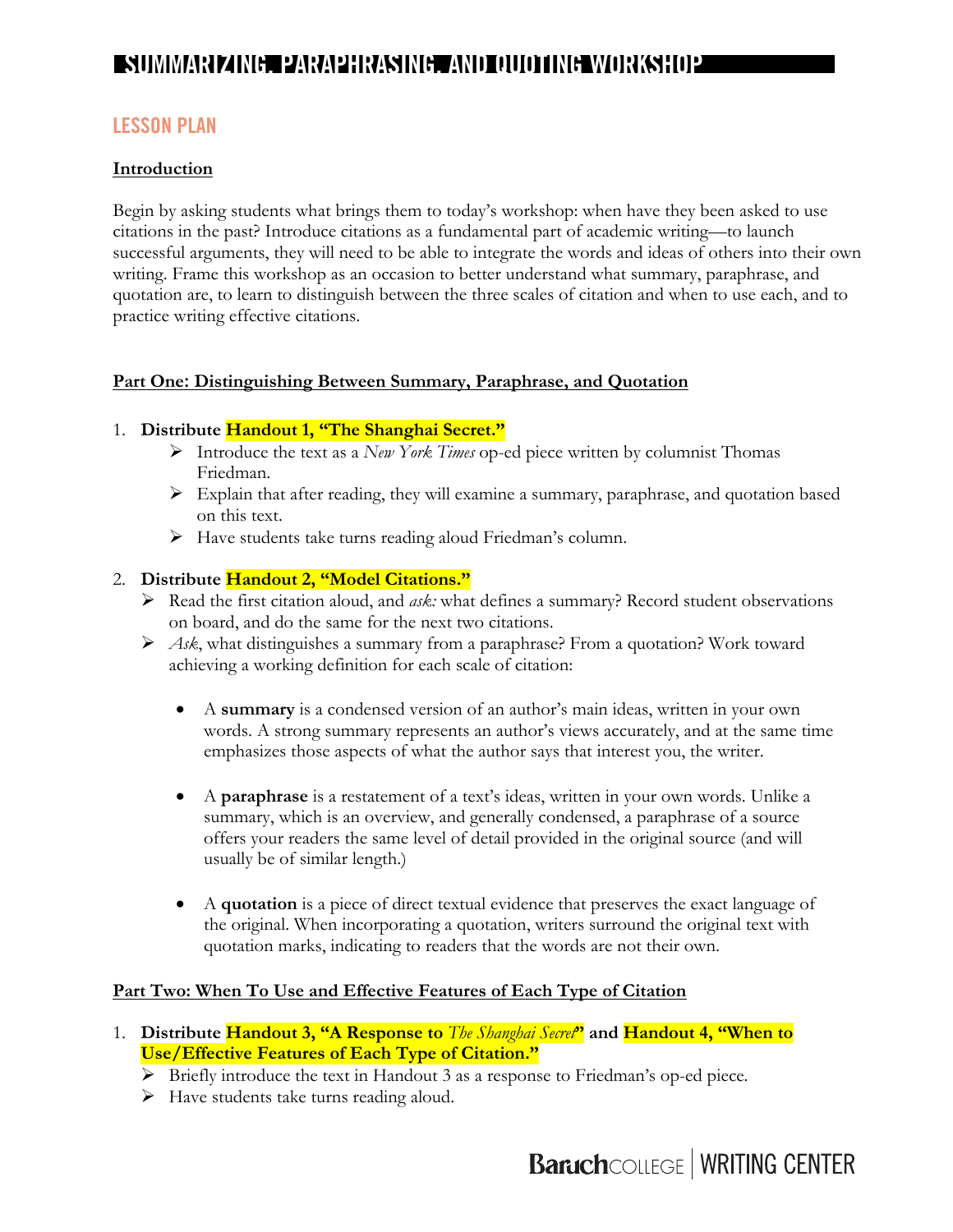- Ø For each citation, ask students both to identify the type of citation (see **Reference Sheet**) and effective features of this type of citation (see **Reference Sheet**.)
- $\triangleright$  Record students' observations on the board, replicating the chart on Handout 4. Work toward filling out both *when to use* and *effective features* columns, going back and forth as needed.
- $\triangleright$  Draw students' attention to verbs/phrases used to effectively introduce each citation.

## **Part Three: Editing Citations**

#### 1. **Distribute Handout 5, "Citations for Improvement."**

- $\triangleright$  As a group, read each citation aloud.
- Ø Ask students, "*What needs to change here?*"
- Ø Encourage them to cite the features of effective citation listed on the board, and to focus on sentence-level moves that could be improved. Elicit understanding of:
	- **Citation 1:** Overly general, does not use strong, precise verb
	- **Citation 2:** A paraphrase that only sometimes replaces the quote with original words
	- **Citation 3:** Includes own language *within* quotation marks, not distinguishing between original wording and analysis
	- **Citation 4:** Redundant introduction to quote, and an unproductive passage to quote

**\*Note to instructor: if running short on time,** and feel you will be unable to get to Part Four, have students work individually to rewrite one of the above citations, and have them share out their responses, and end the workshop here.

#### **Part Four: Drafting Citations (Time Permitting)**

- 1. **Ask students to draft or revise a portion of their own writing, to include a summary, paraphrase, or quotation.** (If students have no writing to work on, give them Handout 6, "*Gilmore Girls*: A Girl-Power Gimmick," and ask them to practice introducing a citation from this text. Ask students to explain the rationale behind their strategic choice of summary, paraphrase, or quotation.
- 2. **Wrap up.** Have students share citations, as time permits.

**Baruch**COLLEGE | WRITING CENTER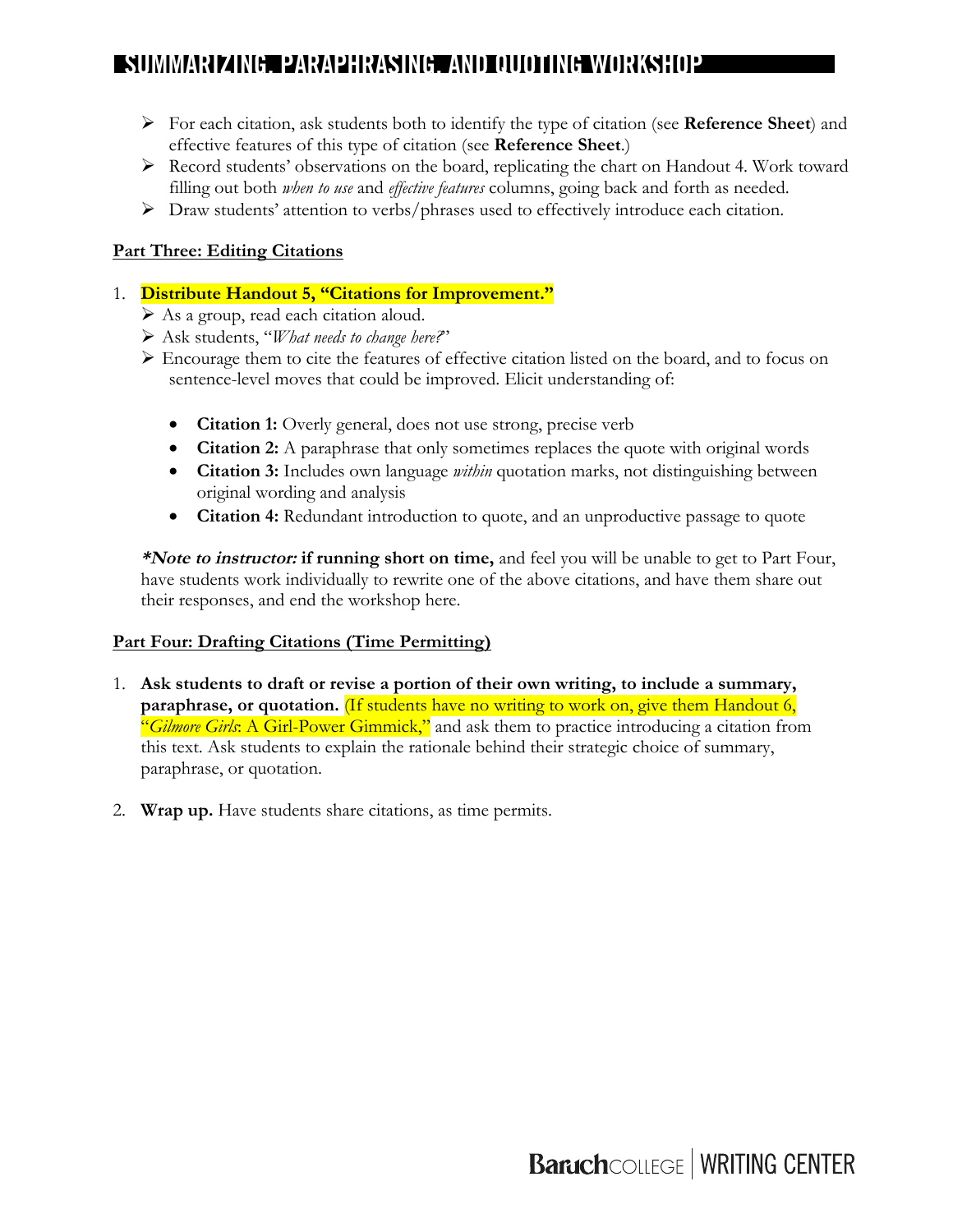#### **"THE SHANGHAI SECRET"**

SHANGHAI — Whenever I visit China, I am struck by the sharply divergent predictions of its future one hears. Lately, a number of global investors have been betting that someday soon China's powerful economic engine will sputter. Optimists take another view and argue that what we're now about to see is the payoff from China's 30 years of investment in infrastructure and education. If you're looking for evidence as to why the optimistic bet isn't crazy, you might want to visit a Shanghai elementary school.

I've traveled to Shanghai with Wendy Kopp, the founder of Teach for America. We're in China, visiting schools, to try to uncover the Secret—how is it that Shanghai's public secondary schools topped the world charts in the 2009 PISA (Program for International Student Assessment) exams that measure the abilities of 15-year-olds in 65 countries to apply what they've learned in math, science, and reading.

After visiting Shanghai's Qiangwei Primary School, with 754 students and 59 teachers, I think I found The Secret.

There is no secret.

When you sit in on a class here, you find a relentless focus on all the basics we know make for highperforming schools but that are difficult to pull off consistently across an entire school system. These are: a deep commitment to teacher training, peer-to-peer learning and constant professional development, an insistence by the school's leadership on the highest standards and a culture that prizes education and respects teachers.

Shanghai's secret is simply its ability to execute more of these fundamentals in more of its schools more of the time. Take teacher development. Shen Jun, Qiangwei's principal says her teachers spend about70 percent of each week teaching and 30 percent developing teaching skills and lesson planning. That is far higher than in a typical American school.

Teng Jiao, 26, an English teacher here, said school begins at 8:35 a.m. and runs to 4:30 p.m., during which he typically teaches three 35-minute lessons. I sat in on one third-grade English class. The English lesson was meticulously planned. The rest of his day, he said, is spent on lesson planning, training with his team, having other teachers watch his class and tell him how to improve and observing the classrooms of master teachers.

Education experts will tell you that of all the things that go into improving a school, nothing pays off more than giving teachers the time for peer review and constructive feedback, exposure to the best teaching and time to deepen their knowledge of what they're teaching.

In 2003, Shanghai had a very "average" school system, said Andreas Schleicher, who runs the PISA exams. "A decade later, it's leading the world." He, too, attributes this to the fact that while in America a majority of a teacher's time in school is spent teaching, in China's best schools, a big chunk is spent learning from peers and personal development.

In just doing the things that American and Chinese educators know work—but doing them systematically and relentlessly—Shanghai has in a decade lifted some of its schools to the global heights in reading, science, and math skills. Oh, and Shen Jun wanted me to know: "This is just the start."

*Portions of this text adapted from* Friedman, Thomas. "The Shanghai Secret." *The New York Times*. Web. 22 Oct 2013.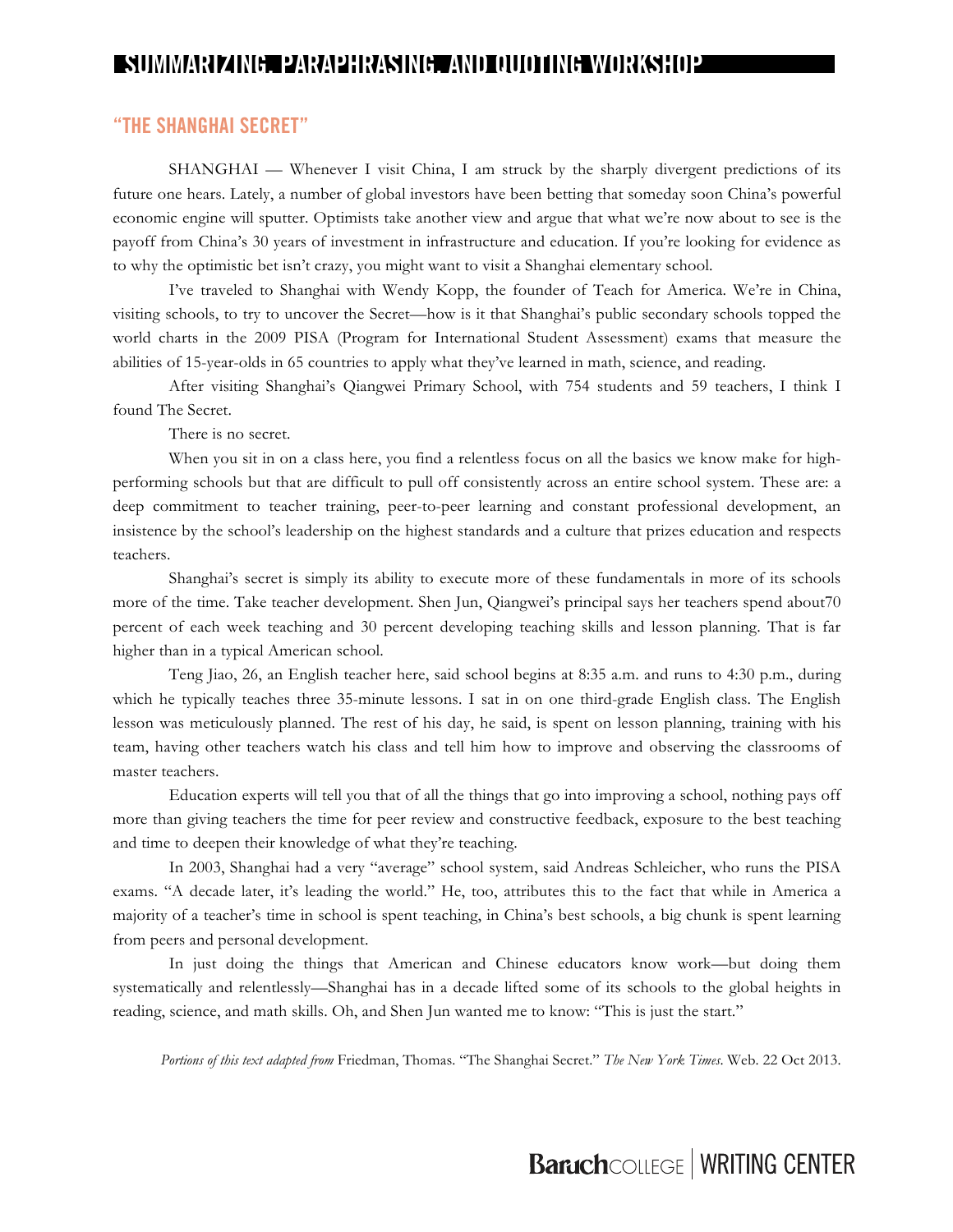# **MODEL CITATIONS**

#### **Summary**:

In "The Shanghai Secret," Thomas Friedman, an op-ed columnist for *The New York Times*, sets out to answer the question of why it is that students in Chinese secondary schools are performing so well, compared to American students. After visiting a primary school in Shanghai and speaking with many of its teachers, Friedman observes that in Shanghai, schools are committed not only to teaching, but also to training their teachers and having teachers learn from their peers—a model that American schools could strive to implement more widely themselves.

#### **Paraphrase**:

*Original text that paraphrase is based on*: "Ten Jiao, 26, an English teacher here, said school begins at 8:35 a.m. and runs to 4:30 p.m., during which he typically teaches three 35-minute lessons. I sat in on one third-grade English class. The English lesson was meticulously planned. The rest of his day, he said, is spent on lesson planning, training with his team, having other teachers watch his class and tell him how to improve and observing the classrooms of master teachers."

*Paraphrase*: As evidence, Friedman describes a day in the life of Ten Jiao, a third-grade English teacher in Shanghai. He observes that Jiao teaches for only a small percentage of his 8-hour day. When teaching, Jiao's lesson plans are extremely well thought out. For the majority of the day, Jiao focuses on planning his next lessons, training, observing fellow teachers and being observed.

#### **Quotation**:

Friedman sets out to uncover "The Secret"—how is it that the Chinese educational model has been so successful—only to conclude that "there is no secret." According to Friedman, both Chinese and American educators know the secret to providing a good education—a "relentless focus on all the basics." However, Shanghai educators, unlike American educators, do these things "systematically and relentlessly." That's the Shanghai Secret.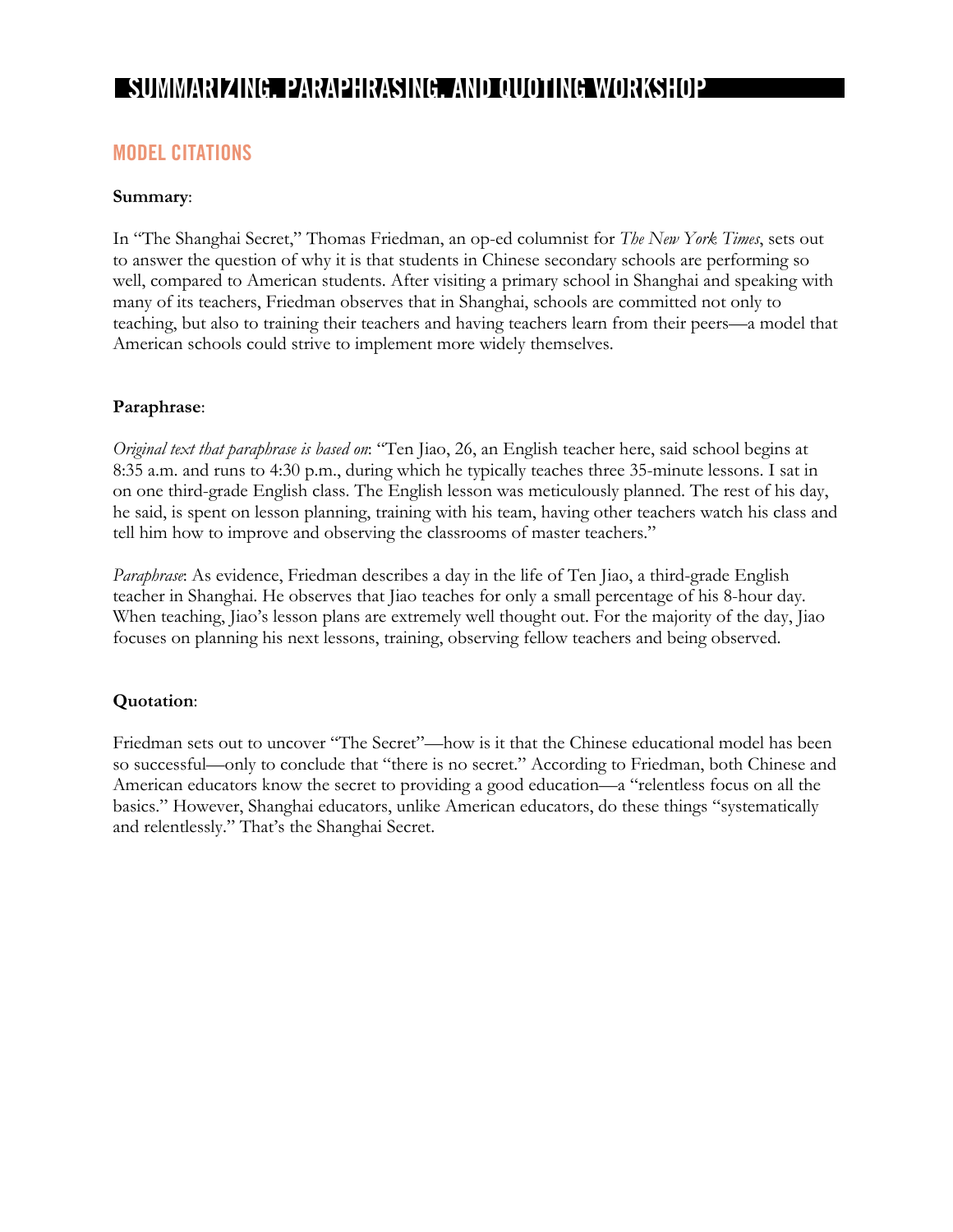# **A RESPONSE TO "THE SHANGHAI SECRET"**

In a recent *New York Times* op-ed, Thomas Friedman argues that students in China are outperforming their American peers because Chinese educators are more rigorous in delivering the basics of education to their students. According to Friedman, Chinese educators teach, but are also given ample time to learn techniques from fellow teachers and to deepen their knowledge of their subjects, which makes them better at their jobs. Friedman argues that the Chinese educational model is thus one that American schools should emulate; however, as an educator in America, I question whether his findings should be applied to our school system. Yes, students in Shanghai are performing well on standardized tests. But what exactly is being taught in these schools? Can we extrapolate from findings based on one school in Shanghai toward an entire country's educational system?

Friedman bases the majority of his argument on evidence extracted from one sole visit to one third-grade English classroom in Shanghai's Qiangwei Primary School. Friedman observes that in this class, the lesson is perfectly mapped out. This is because this classroom's teacher spends a good amount of his day planning lessons and learning to improve his teaching techniques. But how representative is this extraordinary classroom? Do most Chinese teachers spend "70 percent of each week teaching and 30 percent developing teaching skills and lesson planning"? If so, I would love to hear more about how China manages to execute and fund this system, so that we in America could learn from them. But Friedman does not make it clear how representative this school's model is.

Also, how many students were in this classroom? As a public-school teacher, I know that the quality of education I am able to provide my students is dependent on the number of students I have in front of me. I have no doubt that Teng Jiao is a phenomenal teacher, but what was the experience of other teachers at this school? Do they all have small classrooms, and do they all feel as if they are leading their students to excel in the best possible ways? If Friedman had based his argument on a larger, more representative sample, and spoken with more teachers, at more schools, I would have been more convinced of "The Shanghai Secret." Perhaps as an American, language was a barrier for him.

Friedman briefly acknowledges that this commitment to teacher training and development is hard to implement school-wide. I would have liked for him to explore this idea more. I currently teach eighth grade at a public school in Atlanta, Georgia. In my school, funding does not exist for teachers to teach less, and take more time to deepen their skill sets, though we'd love to (I teach five sections of thirty students.) Despite these parameters, teachers in my school still do find ways to enrich and inspire their students. My brightest students are not always the ones who perform best on standardized tests. Yet they are constantly learning to challenge existing ideas and to develop their intellectual curiosities skills I find make me very optimistic about the possibilities of the American public school system, even if we are not topping the PISA charts—yet.

#### Works Cited

\_\_\_\_\_\_\_\_\_\_\_\_\_\_\_\_\_\_\_\_\_\_

Friedman, Thomas. "The Shanghai Secret." *The New York Times*. Web. 22 Oct 2013.

**\_\_\_\_\_\_\_\_\_\_\_\_\_\_**

\_\_\_\_\_\_\_\_\_\_\_\_\_\_\_\_\_\_\_

**\_\_\_\_\_\_\_\_\_\_\_\_\_\_\_**

**\_\_\_\_\_\_\_\_\_\_\_\_\_\_\_**

**\_\_\_\_\_\_\_\_\_\_\_\_\_\_\_**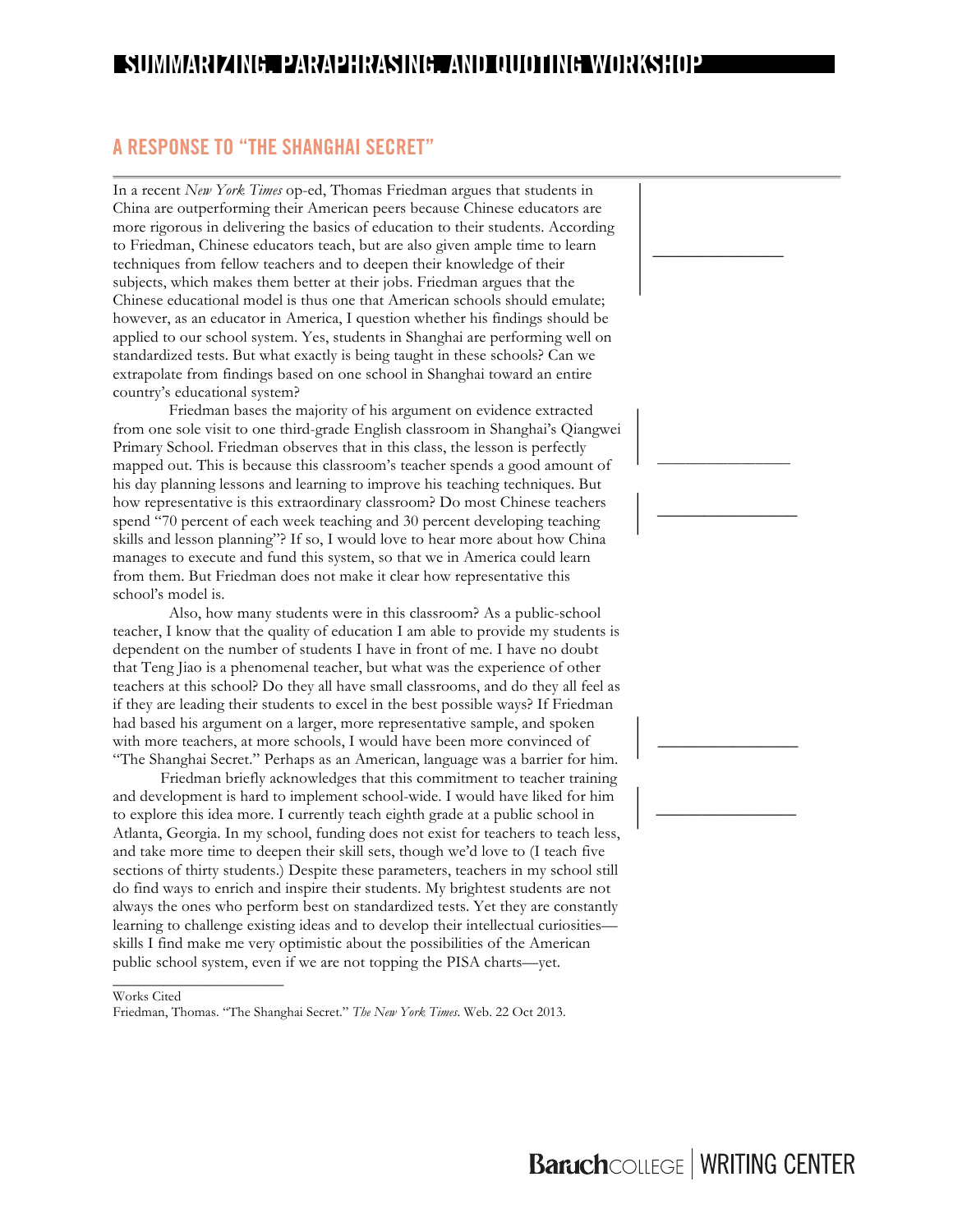# **WHEN TO USE/EFFECTIVE FEATURES OF EACH TYPE OF CITATION**

|            | When to Use | <b>Features of Effective Citation</b>                                                                                                                         |
|------------|-------------|---------------------------------------------------------------------------------------------------------------------------------------------------------------|
| Summary    |             | • Accurately and fairly represents the original text<br>• Presents material that is clearly relevant and useful to your<br>argument<br>• Is cited effectively |
| Paraphrase |             | • Accurately and fairly represents the original text<br>• Presents material that is clearly relevant and useful to your<br>argument<br>• Is cited effectively |
| Quotation  |             | • Accurately and fairly represents the original text<br>• Presents material that is clearly relevant and useful to your<br>argument<br>• Is cited effectively |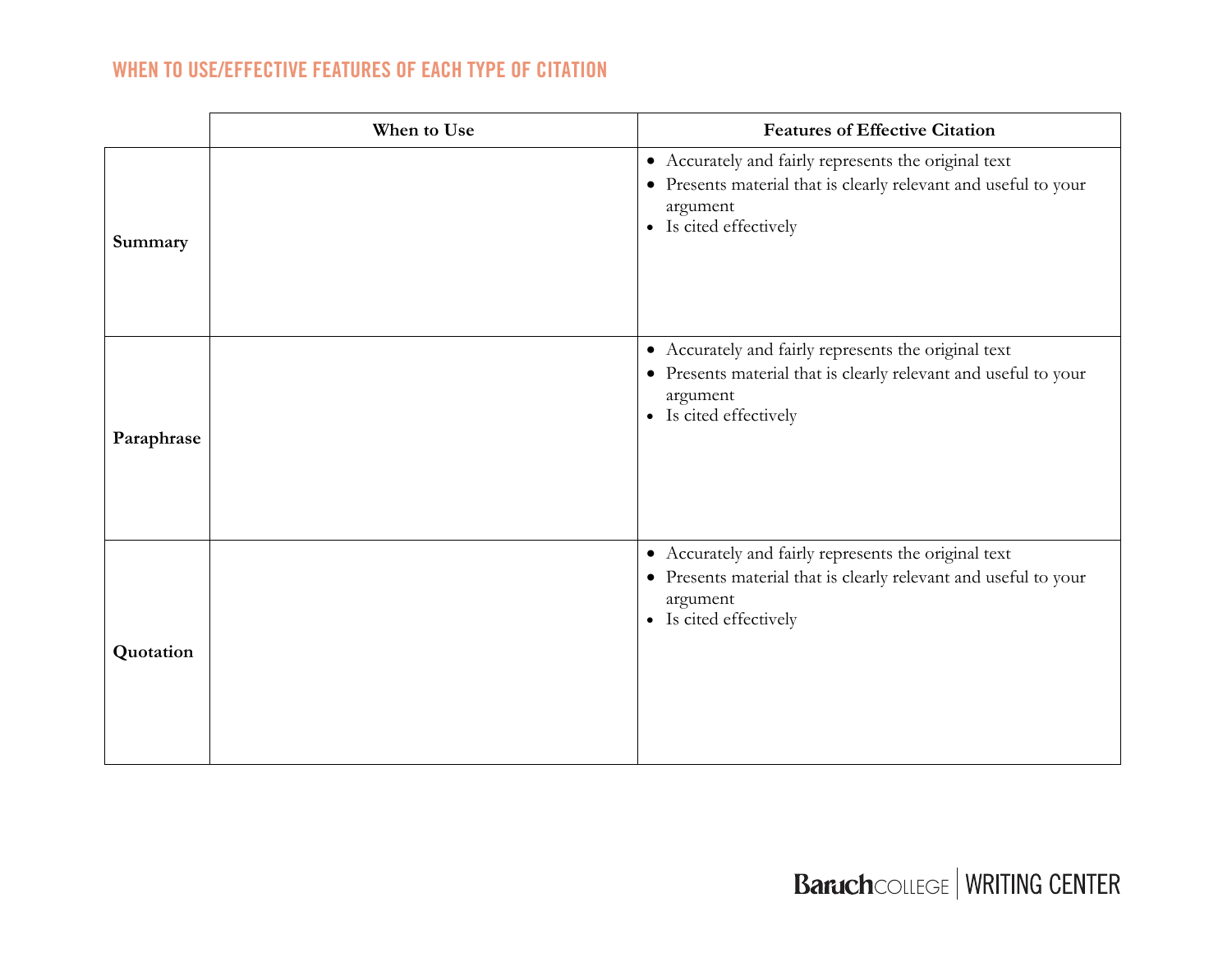# **CITATIONS FOR IMPROVEMENT**

#### 1. **Summary:**

Friedman thinks that Chinese schools are better than American schools for a lot of reasons.

## 2. **Paraphrase:**

*Original text that paraphrase is based on*: "When you sit in on a class here and meet with the principal and teachers, what you find is a relentless focus on all the basics…a deep commitment to teacher training, peer-to-peer learning and constant professional development, an insistence by the school's leadership on the highest standards and a culture that prizes education and respects teachers."

*Paraphrase*: Friedman says the fundamentals for creating strong schools are: a deep commitment to faculty training, teacher-to-teacher learning and professional development, an insistence by the school's principals on the highest standards and an environment that values education and teachers.

## 3. **Quotation:**

Friedman believes "after visiting Shanghai's Qiangwei Primary School, with 754 students grades one through five—and 59 teachers, I think I found the Secret: There is no secret."

## 4. **Quotation:**

A quote by Friedman says that "I've traveled here with Wendy Kopp, the founder of Teach for America.

**Baruch**COLLEGE | WRITING CENTER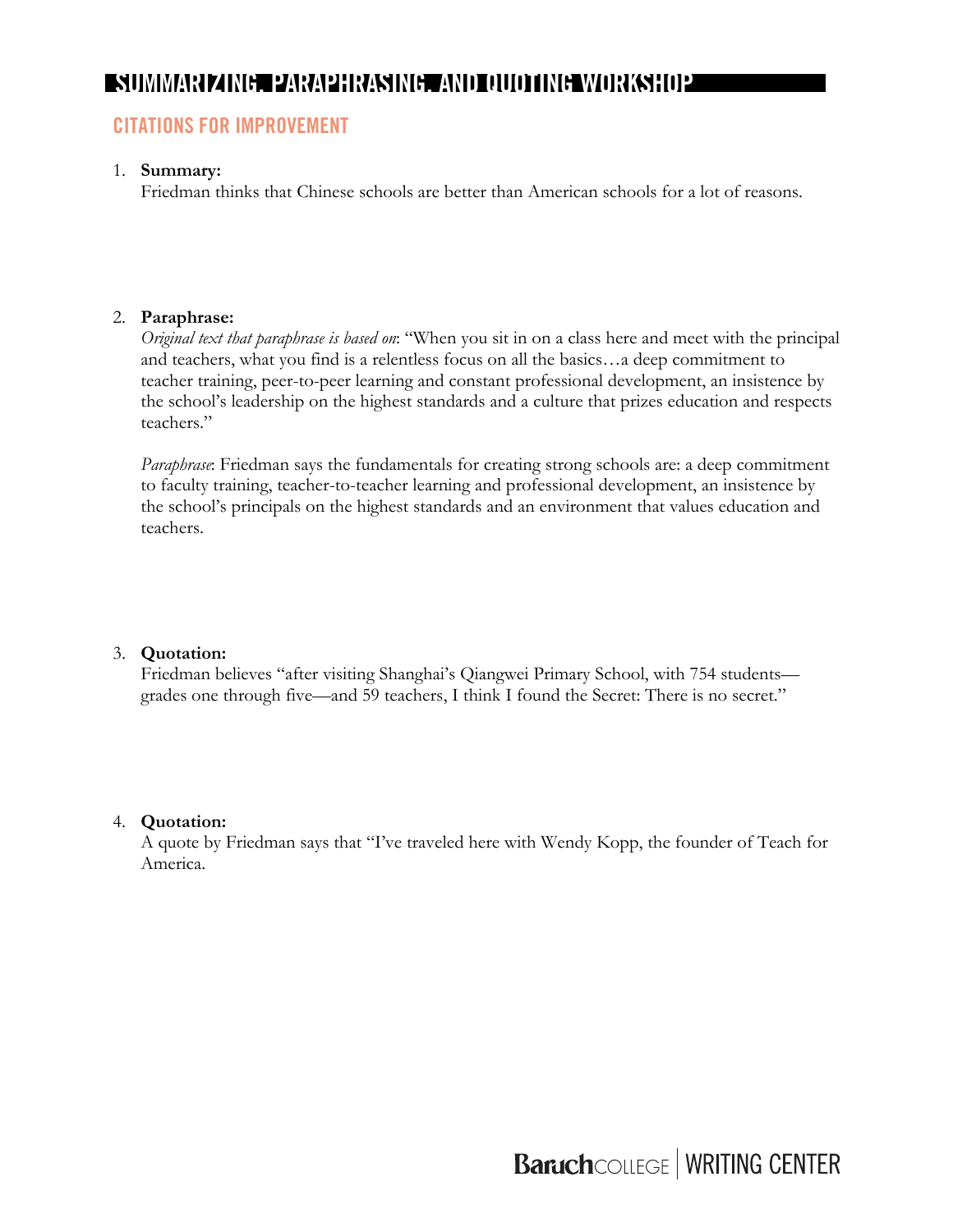## **"GILMORE GIRLS: A GIRL-POWER GIMMICK"**

It was the moment fans had been waiting for. "Raincoats and Recipes," the final episode of season four of the WB's hit TV drama *Gilmore Girls*, promised in its trailer to resolve several of the major storylines in the series, including the grand opening of Lorelei's self-owned Dragonfly Inn, the admission of her attraction to best friend Luke Danes, and the romantic reunion of her daughter Rory with ex-boyfriend Dean Forester.

Along with thousands of other fans, I was anxious to discover how the mother-daughter duo would handle these events. I was in high school at the time and admired young, single mother Lorelei Gilmore and her intellectually intimidating adolescent daughter, Rory. For me, these women represented a new breed of leading ladies who struggled against, and generally triumphed over, a male-dominated world. Their female empowerment is particularly apparent in the script, which is noted for its fast-paced humor and almost inconceivable comebacks.

Now, watching a rerun of this highly anticipated season finale, my naivete has faded. By the end of the show, the twosome had slipped wordlessly into the arms of their respective love interests, abandoning their characteristic banter and with it their long-running "girl power!" gimmicks. By first examining the importance of dialogue to the series and to Lorelei's and Rory's female empowerment, and then by comparing the Gilmore girls' normal speech habits to their subsequent inarticulate attempts with the men they love, I conclude that the duo fails to manifest the gender equality that they seem to support.

My initial approbation of the mother-daughter duo no doubt had much to do with their clever and articulate dialogue. *BuddyTV* senior writer Oscar Dahl accurately summarizes the importance of conversation to the drama. "*Gilmore Girls* is dialogue," he writes; "this signature verbosity is the basis of the show." Indeed, with a script which totals fifteen to twenty

pages more than that of any other series, *Gilmore Girls* focuses more on

communication than on action.

*Gilmore Girls* uses this foundation of the communication habits of two attractive women to shatter traditional stereotypes about the typical speech styles of females. In *Gendered Lives*, Julia T. Wood explains that female speech is often characterized by equalizing phrases, expressions of support, and personal relativity (126-127). In contrast, Lorelei and Rory more often display characteristics associated with male communication, which include, according to Wood, the establishment of control and power in the conversation, focus on accomplishing a specific goal, and direct assertions (128-29).

For example, in the season four finale, Lorelei flaunts her conversational prowess before Tom, a contractor who has failed to furnish doors for the guests' rooms in time for the inn's opening:

TOM: Relax, I'm trying to track them down.

LORELEI: Tom, guests are showing up here any second. They have no doors. People will have to get very friendly very quickly. ("Raincoats and Recipes")

Here, Lorelei does not simply establish her authority to a male employee, she does so with humor and finesse. By engaging in assertive, effective, and typically masculine speech, Lorelei defines herself as a woman with influence and also the confidence to utilize it.

This empowerment vanishes, however, when the Gilmore girls get involved romantically; the presence of a potential lover transforms their conversational style from girl power to girl interrupted….

#### Works Cited

<sup>\*</sup>*Portions of this text adapted from* Tyrrell, Lauren. "*Gilmore Girls*: A Girl-Power Gimmick." *The Norton Pocket Book of Writing by Students*. Ed. Melissa A. Goldthwaite. New York: W.W. Norton & Company, Inc., 2010. 208-216. Print.

Basow, Susan A. *Gender Stereotypes and Roles.* 3rd ed. Pacific Grove: Brooks/Cole, 1992. Dahl, Oscar. "Gilmore Girls and Its Undervalued Dialogue." *BuddyTV*. Buddy TV, 4 Dec. 2006. Web. 23 Mar. 2007.

<sup>&</sup>quot;Raincoats and Recipes." *Gilmore Girls*. WB. Scranton, 18 May 2004. Television. "Raincoats and Recipes." *TV.com*. CBS Interactive, 26 Mar 2007. Web. Wood, Julia T. *Gendered Lives: Communication, Gender, and Culture.* 7<sup>th</sup> ed. Belmont, CA: Thomson Wadsworth, 2007.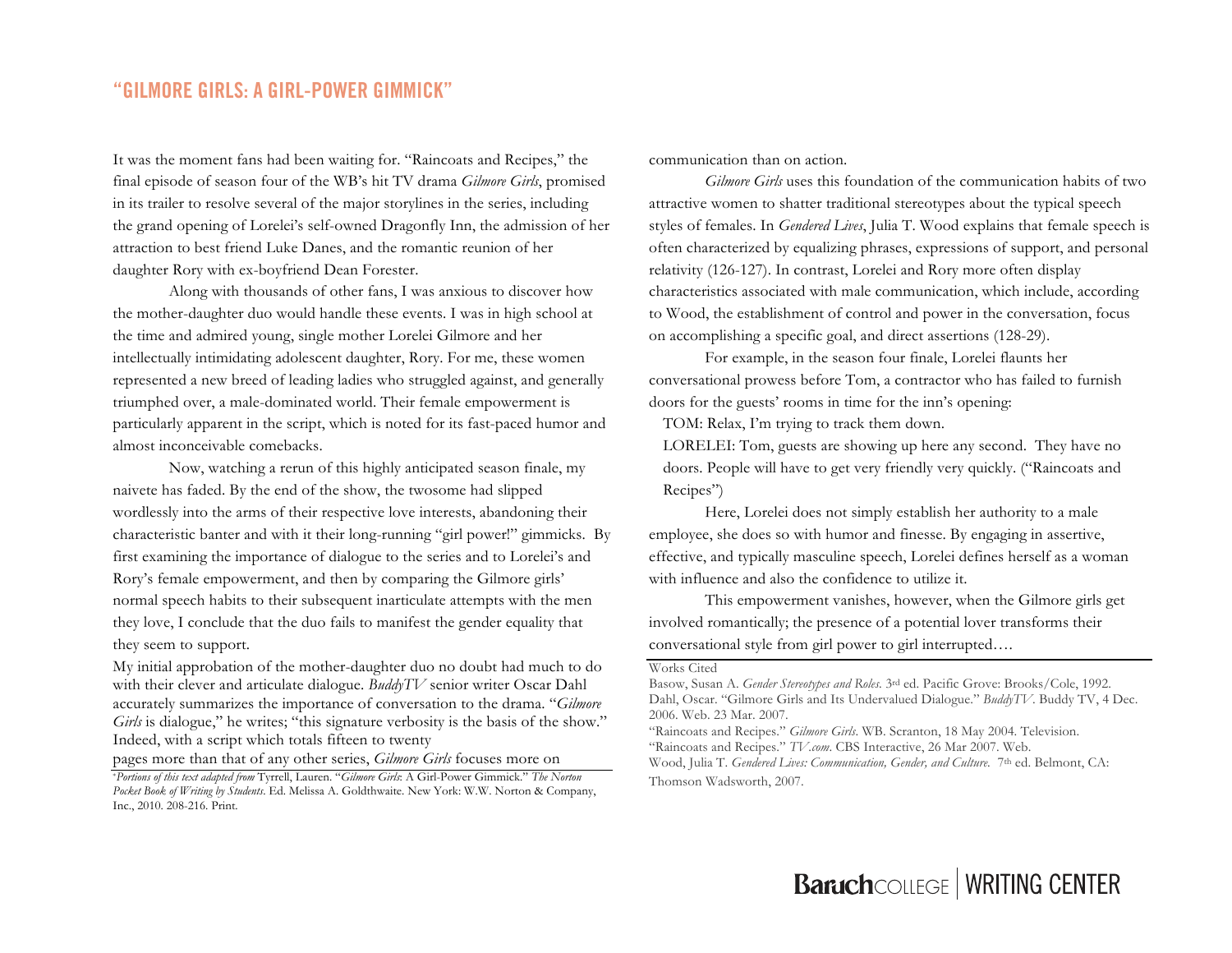## **REFERENCE SHEET: A RESPONSE TO "THE SHANGHAI SECRET"**

In a recent *New York Times* op-ed, Thomas Friedman argues that students in China are outperforming their American peers because Chinese educators are more rigorous in delivering the basics of education to their students. According to Friedman, Chinese educators teach, but are also given ample time to learn techniques from fellow teachers and to deepen their knowledge of their subjects, which makes them better at their jobs. Friedman argues that the Chinese educational model is thus one that American schools should emulate; however, as an educator in America, I question whether his findings should be applied to our school system. Yes, students in Shanghai are performing well on standardized tests. But what exactly is being taught in these schools? Can we extrapolate from findings based on one school in Shanghai toward an entire country's educational system?

Friedman bases the majority of his argument on evidence extracted from one sole visit to one third-grade English classroom in Shanghai's Qiangwei Primary School. Friedman observes that in this class, the lesson is perfectly mapped out. This is because this classroom's teacher spends a good amount of his day planning lessons and learning to improve his teaching techniques. But how representative is this extraordinary classroom? Do most Chinese teachers spend "70 percent of each week teaching and 30 percent developing teaching skills and lesson planning"? If so, I would love to hear more about how China manages to execute and fund this system, so that we in America could learn from them. But Friedman does not make it clear how representative this school's model is.

Also, how many students were in this classroom? As a public-school teacher, I know that the quality of education I am able to provide my students is dependent on the number of students I have in front of me. I have no doubt that Teng Jiao is a phenomenal teacher, but what was the experience of other teachers at this school? Do they all have small classrooms, and do they all feel as if they are leading their students to excel in the best possible ways? If Friedman had based his argument on a larger, more representative sample, and spoken with more teachers, at more schools, I would have been more convinced of "The Shanghai Secret." Perhaps as an American, language was a barrier for him.

Friedman briefly acknowledges that this commitment to teacher training and development is hard to implement school-wide. I would have liked for him to explore this idea more. I currently teach eighth grade at a public school in Atlanta, Georgia. In my school, funding does not exist for teachers to teach less, and take more time to deepen their skill sets, though we'd love to (I teach five sections of thirty students.) Despite these parameters, teachers in my school still do find ways to enrich and inspire their students. My brightest students are not always the ones who perform best on standardized tests. Yet they are constantly learning to challenge existing ideas and to develop their intellectual curiosities—skills I find make me very optimistic about the possibilities of the American public school system, even if we are not topping the PISA charts—yet.

Works Cited Friedman, Thomas. "The Shanghai Secret." *The New York Times*. Web. 22 Oct 2013.

\_\_\_\_\_\_\_\_\_\_\_\_\_\_\_\_\_\_\_\_\_\_

**Summary**: The writer presents Friedman's argument in order to lay out her own analysis of and response to this argument.

**Paraphrase**: The writer incorporates a specific part of Friedman's essay (Friedman's description of a class) in order to question the representativeness of this particular evidence.

**Quotation**: The writer incorporates a direct quote in order to present the original text as evidence (it would be hard to paraphrase these statistics.)

**N/A**: Rather than summarizing, paraphrasing, or quoting the article, the writer identifies gaps in Friedman's argument.

**Paraphrase:** The writer incorporates a specific idea from Friedman's text in order to acknowledge and respond to this idea.